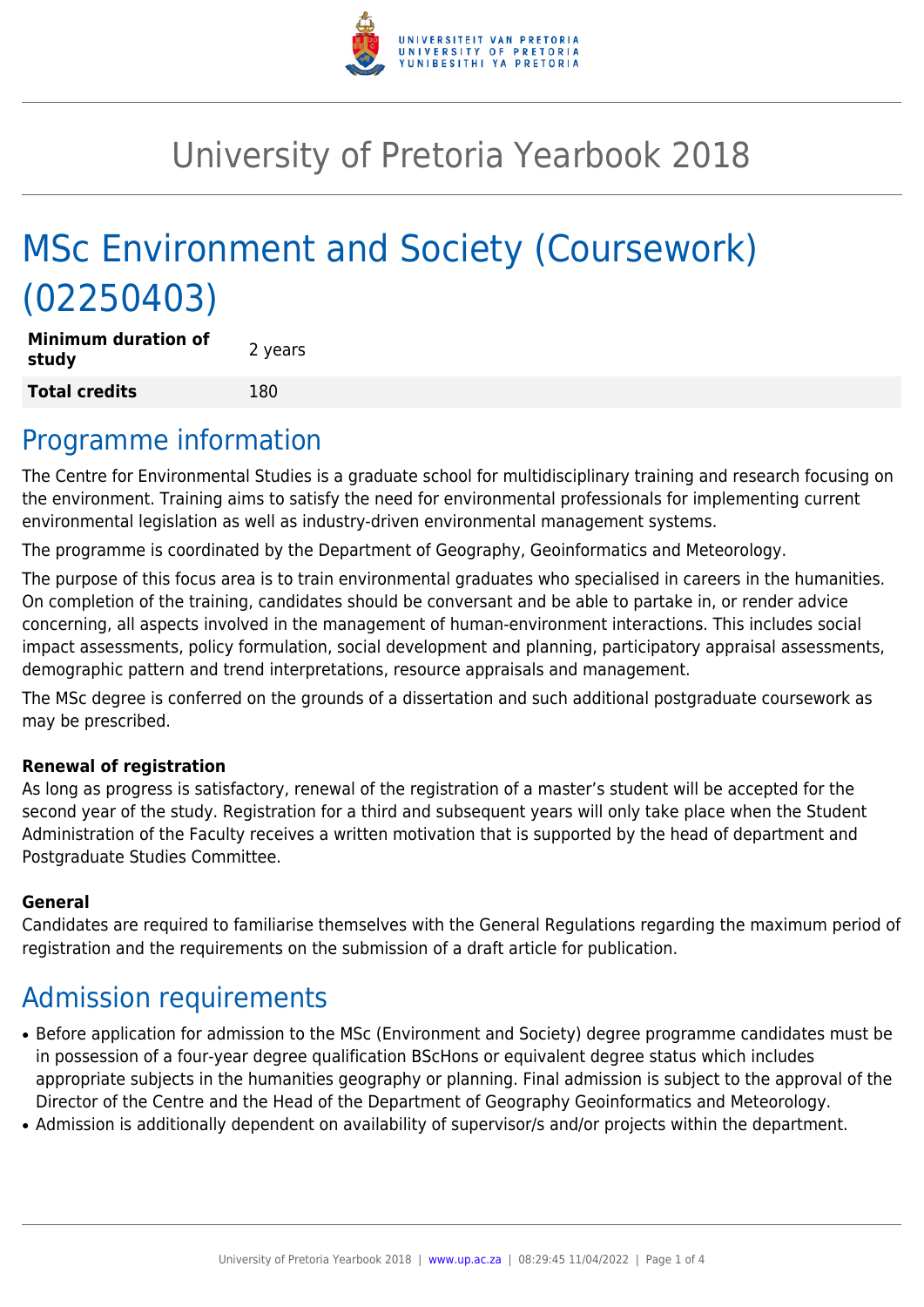

## Additional requirements

Candidates must demonstrate proficiency in the English language up to the level required by either the TOEFL test [\(www.ets.org/toefl\)](http://www.ets.org/toefl) or the IELTS language proficiency test ([www.ielts.org](http://www.ielts.org)).

## Other programme-specific information

At least one additional elective module must be selected in consultation with the Director of the Centre and the Head of the Department of Geography, Geoinformatics and Meteorology. Options will be based on the academic background and/or anticipated career of the candidate.

## Promotion to next study year

The progress of all master's candidates is monitored biannually by the supervisor and the postgraduate coordinator. A candidate's study may be terminated if the progress is unsatisfactory or if the candidate is unable to finish his/her studies during the prescribed period.

Subject to exceptions approved by the dean, on recommendation of the head of department, and where applicable, a student may not enter for the master's examination in the same module more than twice.

## Pass with distinction

The MSc degree is conferred with distinction to candidates who obtain a final average mark of at least 75% and a mark of at least 75% for the dissertation/mini-dissertation from each of the members of the examination panel. Where a member of the examination panel awards a mark of less than 75% for the dissertation/mini-dissertation, that member of the examination panel must offer, in writing, support for his/her decision, or indicate in writing that he/she supports the examination committee's decision to confer the degree with distinction.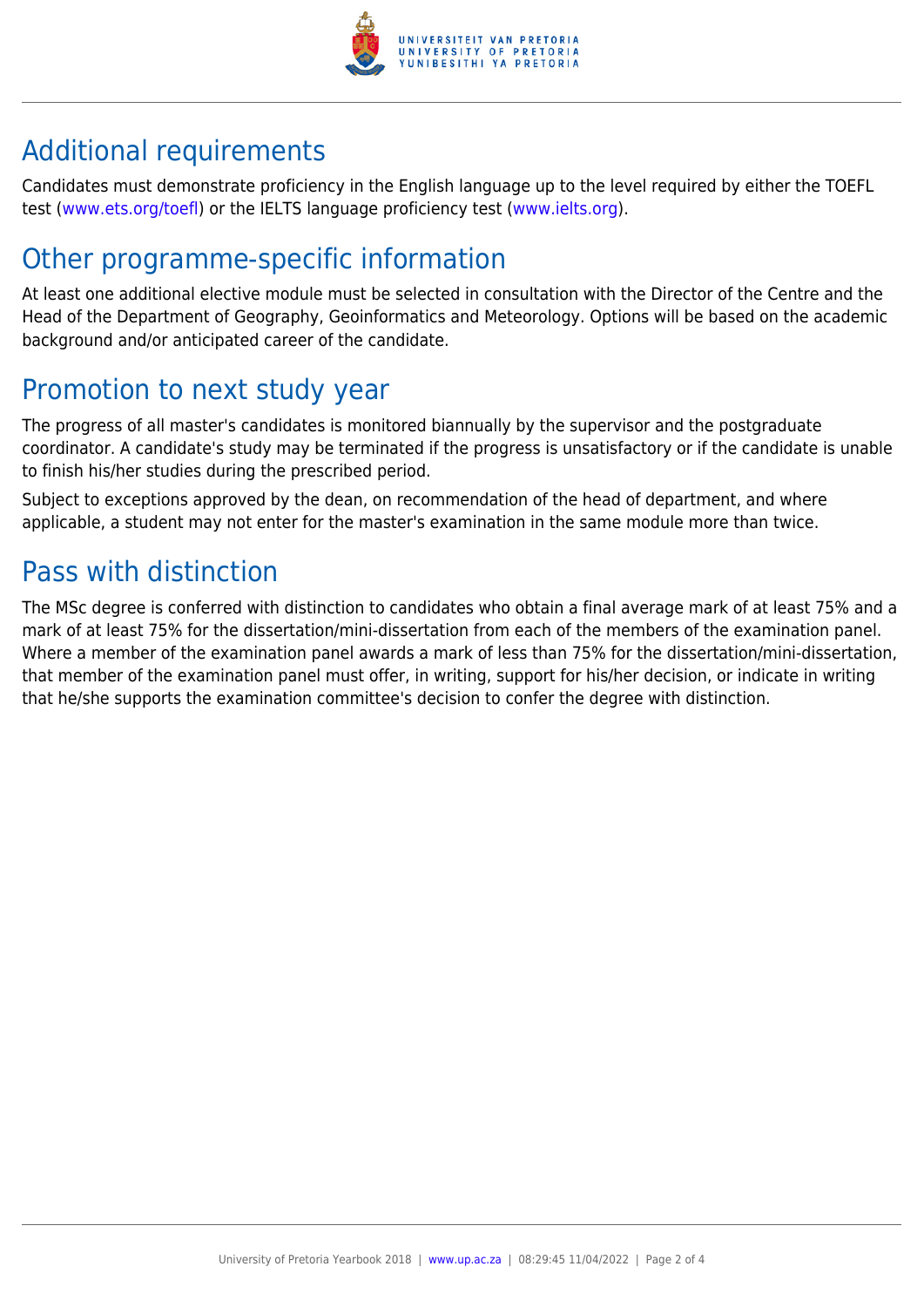

### Curriculum: Year 1

#### **Minimum credits: 180**

#### **Programme information:**

Minimum credits: 180 Core credits: 150 Elective credits: 30

#### **Core modules**

[Environment and development 811](https://www.up.ac.za/yearbooks/2018/modules/view/ENS 811) (ENS 811) - Credits: 15.00 [Strategic environmental management 822](https://www.up.ac.za/yearbooks/2018/modules/view/ENS 822) (ENS 822) - Credits: 15.00 [Environment and land reform 823](https://www.up.ac.za/yearbooks/2018/modules/view/ENS 823) (ENS 823) - Credits: 15.00 [Social modelling and assessment 824](https://www.up.ac.za/yearbooks/2018/modules/view/ENS 824) (ENS 824) - Credits: 15.00 [Environmental paradigms 810](https://www.up.ac.za/yearbooks/2018/modules/view/ENV 810) (ENV 810) - Credits: 15.00 [Environmental law 816](https://www.up.ac.za/yearbooks/2018/modules/view/ENV 816) (ENV 816) - Credits: 15.00 [Mini-dissertation 891](https://www.up.ac.za/yearbooks/2018/modules/view/ENV 891) (ENV 891) - Credits: 90.00 [Environmental change 881](https://www.up.ac.za/yearbooks/2018/modules/view/OMS 881) (OMS 881) - Credits: 15.00